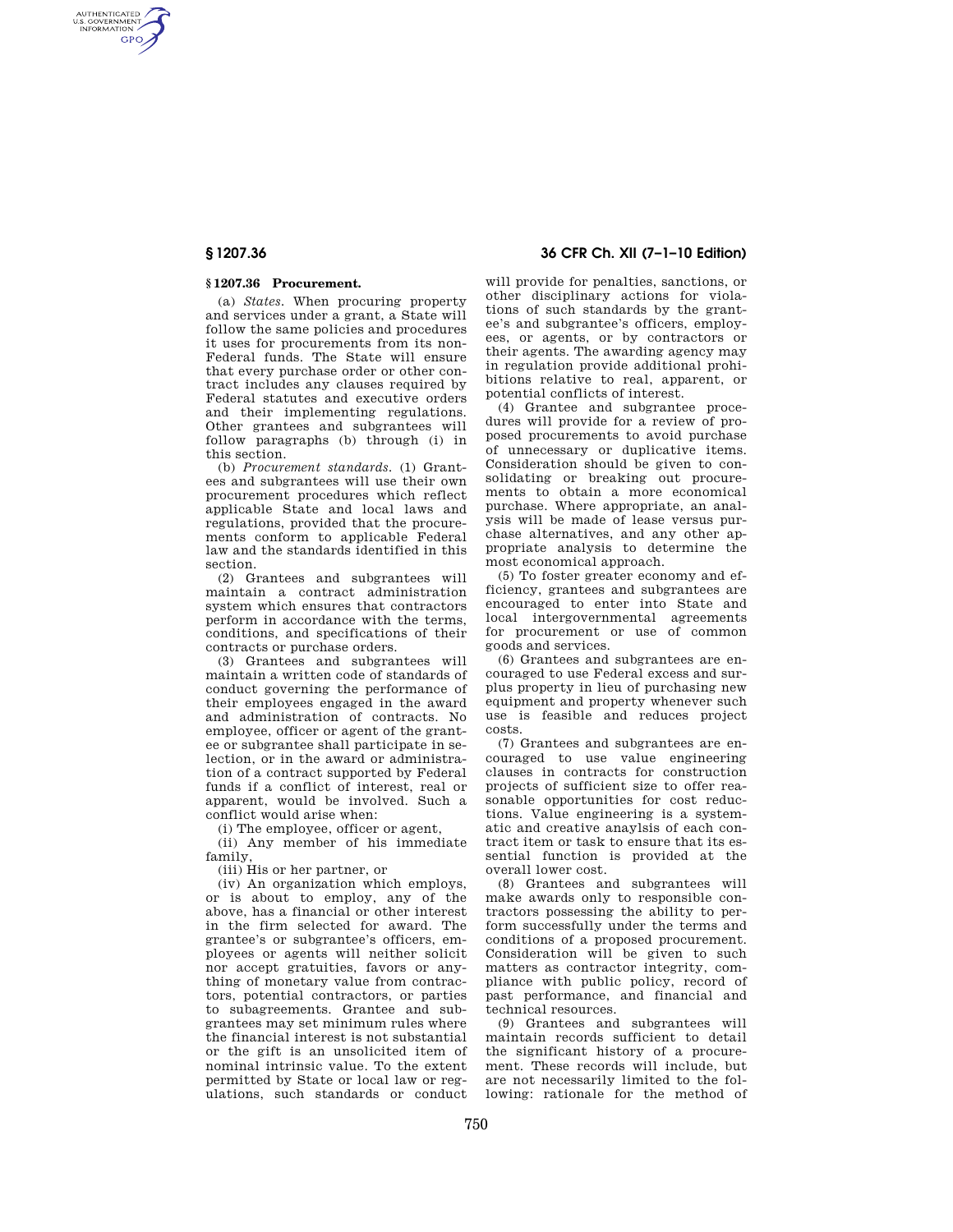## **National Archives and Records Administration § 1207.36**

procurement, selection of contract type, contractor selection or rejection, and the basis for the contract price.

(10) Grantees and subgrantees will use time and material type contracts only—

(i) After a determination that no other contract is suitable, and

(ii) If the contract includes a ceiling price that the contractor exceeds at its own risk.

(11) Grantees and subgrantees alone will be responsible, in accordance with good administrative practice and sound business judgment, for the settlement of all contractual and administrative issues arising out of procurements. These issues include, but are not limited to source evaluation, protests, disputes, and claims. These standards do not relieve the grantee or subgrantee of any contractual responsibilities under its contracts. Federal agencies will not substitute their judgment for that of the grantee or subgrantee unless the matter is primarily a Federal concern. Violations of law will be referred to the local, State, or Federal authority having proper jurisdiction.

(12) Grantees and subgrantees will have protest procedures to handle and resolve disputes relating to their procurements and shall in all instances disclose information regarding the protest to the awarding agency. A protestor must exhaust all administrative remedies with the grantee and subgrantee before pursuing a protest with the Federal agency. Reviews of protests by the Federal agency will be limited to:

(i) Violations of Federal law or regulations and the standards of this section (violations of State or local law will be under the jurisdiction of State or local authorities) and

(ii) Violations of the grantee's or subgrantee's protest procedures for failure to review a complaint or protest. Protests received by the Federal agency other than those specified above will be referred to the grantee or subgrantee.

(c) *Competition.* (1) All procurement transactions will be conducted in a manner providing full and open competition consistent with the standards of §1207.36. Some of the situations considered to be restrictive of competition include but are not limited to:

(i) Placing unreasonable requirements on firms in order for them to qualify to do business,

(ii) Requiring unnecessary experience and excessive bonding,

(iii) Noncompetitive pricing practices between firms or between affiliated companies,

(iv) Noncompetitive awards to consultants that are on retainer contracts,

(v) Organizational conflicts of interest,

(vi) Specifying only a ''brand name'' product instead of allowing ''an equal'' product to be offered and describing the performance of other relevant requirements of the procurement, and

(vii) Any arbitrary action in the procurement process.

(2) Grantees and subgrantees will conduct procurements in a manner that prohibits the use of statutorily or administratively imposed in-State or local geographical preferences in the evaluation of bids or proposals, except in those cases where applicable Federal statutes expressly mandate or encourage geographic preference. Nothing in this section preempts State licensing laws. When contracting for architectural and engineering (A/E) services, geographic location may be a selection criteria provided its application leaves an appropriate number of qualified firms, given the nature and size of the project, to compete for the contract.

(3) Grantees will have written selection procedures for procurement transactions. These procedures will ensure that all solicitations:

(i) Incorporate a clear and accurate description of the technical requirements for the material, product, or service to be procured. Such description shall not, in competitive procurements, contain features which unduly restrict competition. The description may include a statement of the qualitative nature of the material, product or service to be procured, and when necessary, shall set forth those minimum essential characteristics and standards to which it must conform if it is to satisfy its intended use. Detailed product specifications should be avoided if at all possible. When it is impractical or uneconomical to make a clear and accurate description of the technical requirements, a ''brand name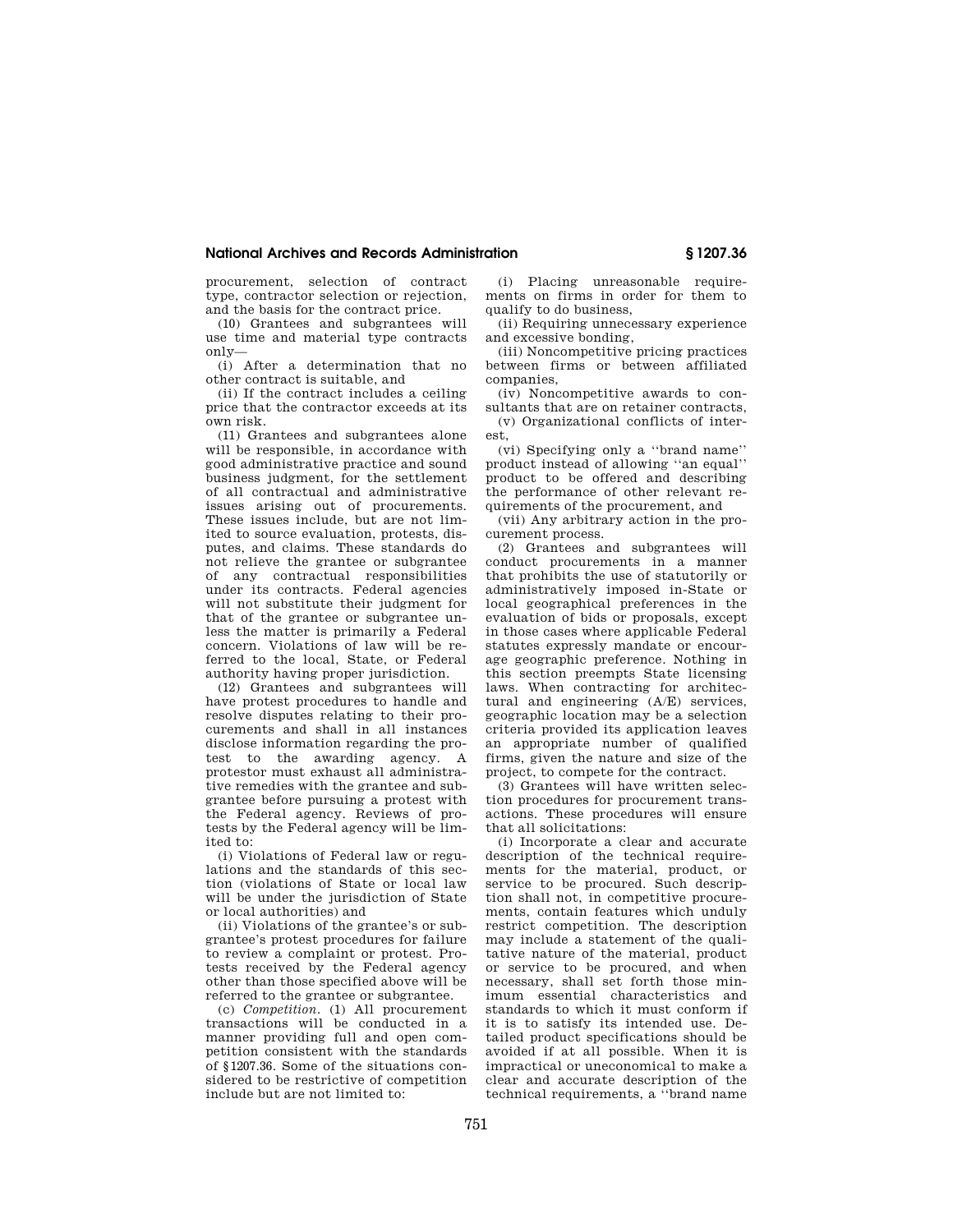or equal'' description may be used as a means to define the performance or other salient requirements of a procurement. The specific features of the named brand which must be met by offerors shall be clearly stated; and

(ii) Identify all requirements which the offerors must fulfill and all other factors to be used in evaluating bids or proposals.

(4) Grantees and subgrantees will ensure that all prequalified lists of persons, firms, or products which are used in acquiring goods and services are current and include enough qualified sources to ensure maximum open and free competition. Also, grantees and subgrantees will not preclude potential bidders from qualifying during the solicitation period.

(d) *Methods of procurement to be followed*—(1) *Procurement by small purchase procedures.* Small purchase procedures are those relatively simple and informal procurement methods for securing services, supplies, or other property that do not cost more than the simplified acquisition threshold fixed at 41 U.S.C. 403(11) (currently set at \$100,000). If small purchase procedures are used, price or rate quotations shall be obtained from an adequate number of qualified sources.

(2) Procurement by *sealed bids* (formal advertising). Bids are publicly solicited and a firm-fixed-price contract (lump sum or unit price) is awarded to the responsible bidder whose bid, conforming with all the material terms and conditions of the invitation for bids, is the lowest in price. The sealed bid method is the preferred method for procuring construction, if the conditions in  $\S 1207.36(d)(2)(i)$  apply.

(i) In order for sealed bidding to be feasible, the following conditions should be present:

(A) A complete, adequate, and realistic specification or purchase description is available;

(B) Two or more responsible bidders are willing and able to compete effectively and for the business; and

(C) The procurement lends itself to a firm fixed price contract and the selection of the successful bidder can be made principally on the basis of price.

(ii) If sealed bids are used, the following requirements apply:

**§ 1207.36 36 CFR Ch. XII (7–1–10 Edition)** 

(A) The invitation for bids will be publicly advertised and bids shall be solicited from an adequate number of known suppliers, providing them sufficient time prior to the date set for opening the bids;

(B) The invitation for bids, which will include any specifications and pertinent attachments, shall define the items or services in order for the bidder to properly respond;

(C) All bids will be publicly opened at the time and place prescribed in the invitation for bids;

(D) A firm fixed-price contract award will be made in writing to the lowest responsive and responsible bidder. Where specified in bidding documents, factors such as discounts, transportation cost, and life cycle costs shall be considered in determining which bid is lowest. Payment discounts will only be used to determine the low bid when prior experience indicates that such discounts are usually taken advantage of; and

(E) Any or all bids may be rejected if there is a sound documented reason.

(3) Procurement by *competitive proposals.* The technique of competitive proposals is normally conducted with more than one source submitting an offer, and either a fixed-price or costreimbursement type contract is awarded. It is generally used when conditions are not appropriate for the use of sealed bids. If this method is used, the following requirements apply:

(i) Requests for proposals will be publicized and identify all evaluation factors and their relative importance. Any response to publicized requests for proposals shall be honored to the maximum extent practical;

(ii) Proposals will be solicited from an adequate number of qualified sources;

(iii) Grantees and subgrantees will have a method for conducting technical evaluations of the proposals received and for selecting awardees;

(iv) Awards will be made to the responsible firm whose proposal is most advantageous to the program, with price and other factors considered; and

(v) Grantees and subgrantees may use competitive proposal procedures for qualifications-based procurement of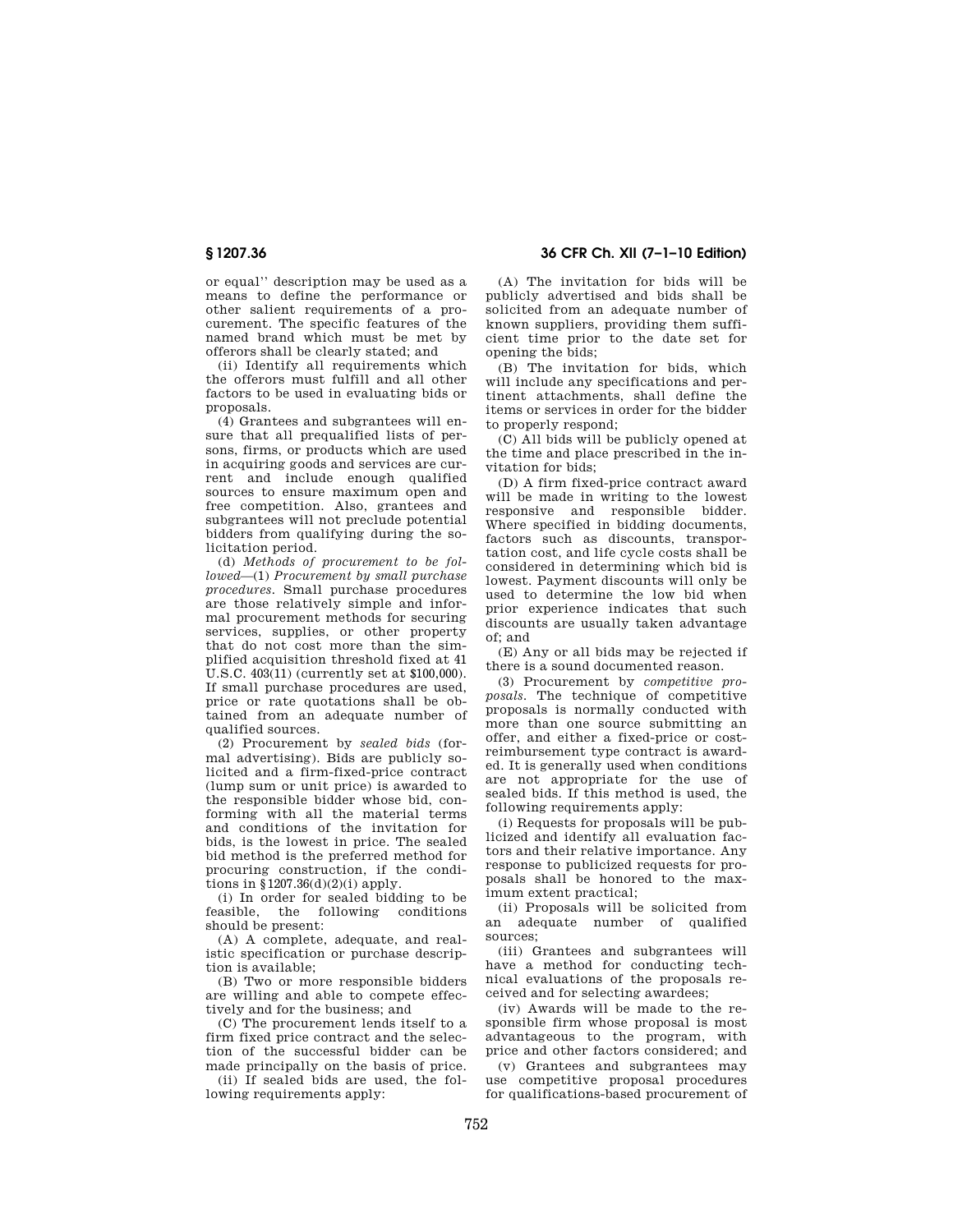## **National Archives and Records Administration § 1207.36**

architectural/engineering (A/E) professional services whereby competitors' qualifications are evaluated and the most qualified competitor is selected, subject to negotiation of fair and reasonable compensation. The method, where price is not used as a selection factor, can only be used in procurement of A/E professional services. It cannot be used to purchase other types of services though A/E firms are a potential source to perform the proposed effort.

(4) Procurement by *noncompetitive proposals* is procurement through solicitation of a proposal from only one source, or after solicitation of a number of sources, competition is determined inadequate.

(i) Procurement by noncompetitive proposals may be used only when the award of a contract is infeasible under small purchase procedures, sealed bids or competitive proposals and one of the following circumstances applies:

(A) The item is available only from a single source;

(B) The public exigency or emergency for the requirement will not permit a delay resulting from competitive solicitation;

(C) The awarding agency authorizes noncompetitive proposals; or

(D) After solicitation of a number of sources, competition is determined inadequate.

(ii) Cost analysis, i.e., verifying the proposed cost data, the projections of the data, and the evaluation of the specific elements of costs and profits, is required.

(iii) Grantees and subgrantees may be required to submit the proposed procurement to the awarding agency for pre-award review in accordance with paragraph (g) of this section.

(e) *Contracting with small and minority firms, women's business enterprise and labor surplus area firms.* (1) The grantee and subgrantee will take all necessary affirmative steps to assure that minority firms, women's business enterprises, and labor surplus area firms are used when possible.

(2) Affirmative steps shall include:

(i) Placing qualified small and minority businesses and women's business enterprises on solicitation lists;

(ii) Assuring that small and minority businesses, and women's business enterprises are solicited whenever they are potential sources;

(iii) Dividing total requirements, when economically feasible, into smaller tasks or quantities to permit maximum participation by small and minority business, and women's business enterprises;

(iv) Establishing delivery schedules, where the requirement permits, which encourage participation by small and minority business, and women's business enterprises;

(v) Using the services and assistance of the Small Business Administration, and the Minority Business Development Agency of the Department of Commerce; and

(vi) Requiring the prime contractor, if subcontracts are to be let, to take the affirmative steps listed in paragraphs  $(e)(2)(i)$  through  $(v)$  of this section.

(f) *Contract cost and price.* (1) Grantees and subgrantees must perform a cost or price analysis in connection with every procurement action including contract modifications. The method and degree of analysis is dependent on the facts surrounding the particular procurement situation, but as a starting point, grantees must make independent estimates before receiving bids or proposals. A cost analysis must be performed when the offeror is required to submit the elements of his estimated cost, e.g., under professional, consulting, and architectural engineering services contracts. A cost analysis will be necessary when adequate price competition is lacking, and for sole source procurements, including contract modifications or change orders, unless price resonableness can be established on the basis of a catalog or market price of a commercial product sold in substantial quantities to the general public or based on prices set by law or regulation. A price analysis will be used in all other instances to determine the reasonableness of the proposed contract price.

(2) Grantees and subgrantees will negotiate profit as a separate element of the price for each contract in which there is no price competition and in all cases where cost analysis is performed.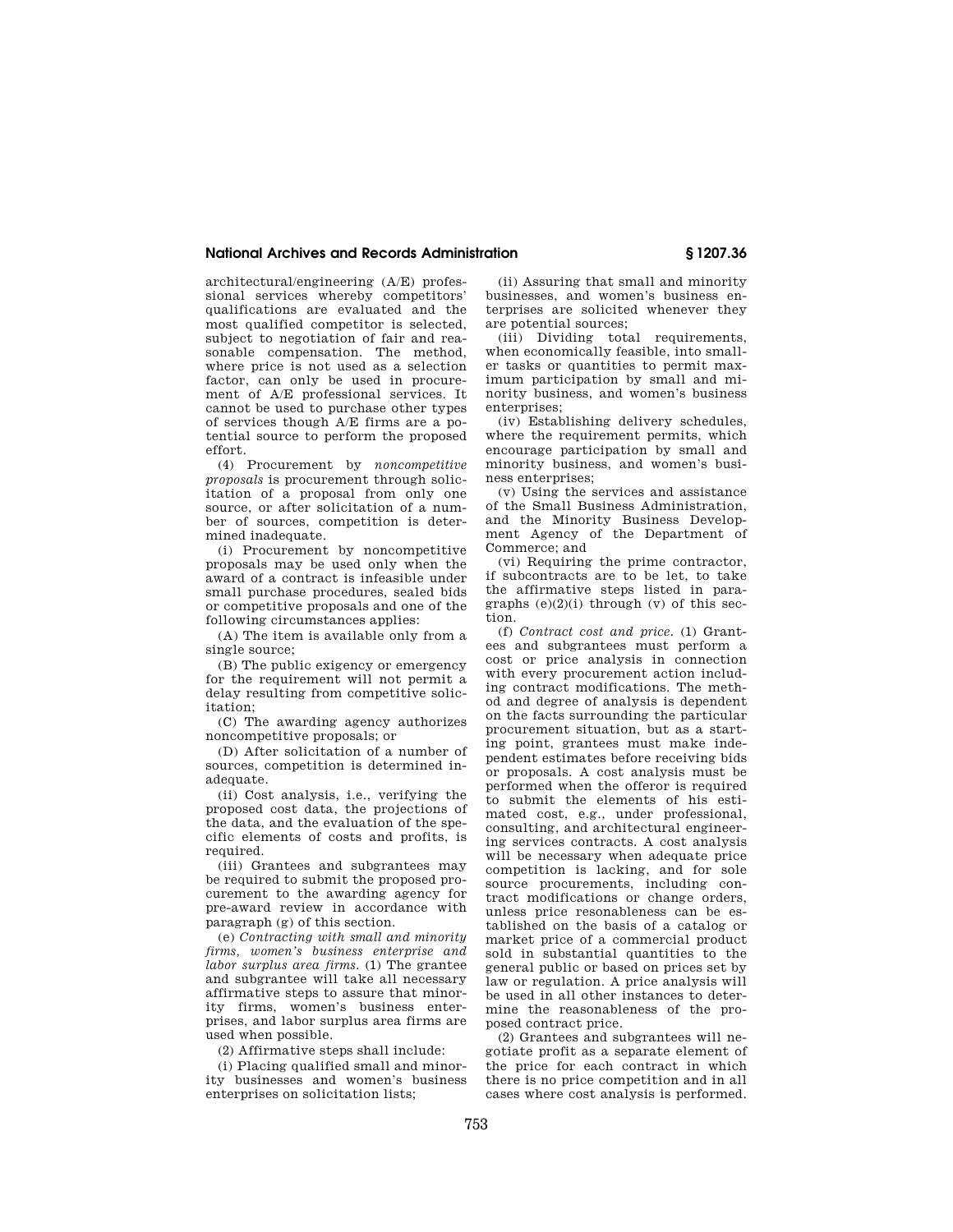To establish a fair and reasonable profit, consideration will be given to the complexity of the work to be performed, the risk borne by the contractor, the contractor's investment, the amount of subcontracting, the quality of its record of past performance, and industry profit rates in the surrounding geographical area for similar work.

(3) Costs or prices based on estimated costs for contracts under grants will be allowable only to the extent that costs incurred or cost estimates included in negotiated prices are consistent with Federal cost principles (see §1207.22). Grantees may reference their own cost principles that comply with the applicable Federal cost principles.

(4) The cost plus a percentage of cost and percentage of construction cost methods of contracting shall not be used.

(g) *Awarding agency review.* (1) Grantees and subgrantees must make available, upon request of the awarding agency, technical specifications on proposed procurements where the awarding agency believes such review is needed to ensure that the item and/or service specified is the one being proposed for purchase. This review generally will take place prior to the time the specification is incorporated into a solicitation document. However, if the grantee or subgrantee desires to have the review accomplished after a solicitation has been developed, the awarding agency may still review the specifications, with such review usually limited to the technical aspects of the proposed purchase.

(2) Grantees and subgrantees must on request make available for awarding agency pre-award review procurement documents, such as requests for proposals or invitations for bids, independent cost estimates, etc. when:

(i) A grantee's or subgrantee's procurement procedures or operation fails to comply with the procurement standards in this section; or

(ii) The procurement is expected to exceed the simplified acquisition threshold and is to be awarded without competition or only one bid or offer is received in response to a solicitation; or

**§ 1207.36 36 CFR Ch. XII (7–1–10 Edition)** 

(iii) The procurement, which is expected to exceed the simplified acquisition threshold, specifies a ''brand name'' product; or

(iv) The proposed award is more than the simplified acquisition threshold and is to be awarded to other than the apparent low bidder under a sealed bid procurement; or

(v) A proposed contract modification changes the scope of a contract or increases the contract amount by more than the simplified acquisition threshold.

(3) A grantee or subgrantee will be exempt from the pre-award review in paragraph  $(g)(2)$  of this section if the awarding agency determines that its procurement systems comply with the standards of this section.

(i) A grantee or subgrantee may request that its procurement system be reviewed by the awarding agency to determine whether its system meets these standards in order for its system to be certified. Generally, these reviews shall occur where there is a continuous high-dollar funding, and thirdparty contracts are awarded on a regular basis.

(ii) A grantee or subgrantee may selfcertify its procurement system. Such self-certification shall not limit the awarding agency's right to survey the system. Under a self-certification procedure, awarding agencies may wish to rely on written assurances from the grantee or subgrantee that it is complying with these standards. A grantee or subgrantee will cite specific procedures, regulations, standards, etc., as being in compliance with these requirements and have its system available for review.

(h) *Bonding requirements.* For construction or facility improvement contracts or subcontracts exceeding the simplified acquisition threshold, the awarding agency may accept the bonding policy and requirements of the grantee or subgrantee provided the awarding agency has made a determination that the awarding agency's interest is adequately protected. If such a determination has not been made, the minimum requirements shall be as follows:

(1) *A bid guarantee from each bidder equivalent to five percent of the bid price.*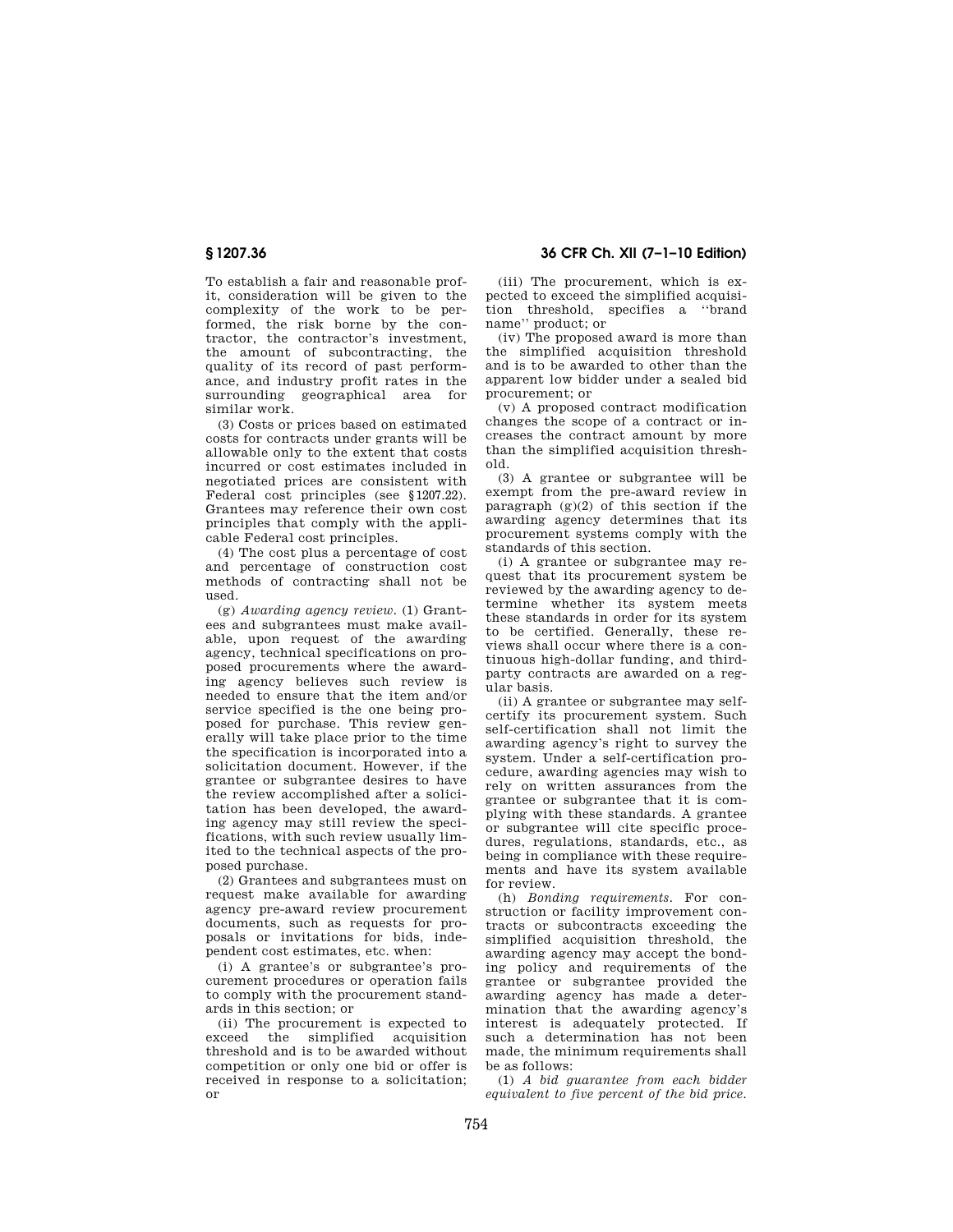## **National Archives and Records Administration § 1207.36**

The ''bid guarantee'' shall consist of a firm commitment such as a bid bond, certified check, or other negotiable instrument accompanying a bid as assurance that the bidder will, upon acceptance of his bid, execute such contractual documents as may be required within the time specified.

(2) *A performance bond on the part of the contractor for 100 percent of the contract price.* A ''performance bond'' is one executed in connection with a contract to secure fulfillment of all the contractor's obligations under such contract.

(3) *A payment bond on the part of the contractor for 100 percent of the contract price.* A ''payment bond'' is one executed in connection with a contract to assure payment as required by law of all persons supplying labor and material in the execution of the work provided for in the contract.

(i) *Contract provisions.* A grantee's and subgrantee's contracts must contain provisions in paragraph (i) of this section. Federal agencies are permitted to require changes, remedies, changed conditions, access and records retention, suspension of work, and other clauses approved by the Office of Federal Procurement Policy.

(1) Administrative, contractual, or legal remedies in instances where contractors violate or breach contract terms, and provide for such sanctions and penalties as may be appropriate. (Contracts more than the simplified acquisition threshold)

(2) Termination for cause and for convenience by the grantee or subgrantee including the manner by which it will be effected and the basis for settlement. (All contracts in excess of \$10,000)

(3) Compliance with Executive Order 11246 of September 24, 1965, entitled ''Equal Employment Opportunity,'' as amended by Executive Order 11375 of October 13, 1967, and as supplemented in Department of Labor regulations (41 CFR chapter 60). (All construction contracts awarded in excess of \$10,000 by grantees and their contractors or subgrantees)

(4) Compliance with the Copeland ''Anti-Kickback'' Act (18 U.S.C. 874) as supplemented in Department of Labor regulations (29 CFR Part 3). (All contracts and subgrants for construction or repair)

(5) Compliance with the Davis-Bacon Act (40 U.S.C. 276a to 276a–7) as supplemented by Department of Labor regulations (29 CFR Part 5). (Construction contracts in excess of \$2000 awarded by grantees and subgrantees when required by Federal grant program legislation)

(6) Compliance with Sections 103 and 107 of the Contract Work Hours and Safety Standards Act (40 U.S.C. 327–330) as supplemented by Department of Labor regulations (29 CFR Part 5). (Construction contracts awarded by grantees and subgrantees in excess of \$2000, and in excess of \$2500 for other contracts which involve the employment of mechanics or laborers)

(7) Notice of awarding agency requirements and regulations pertaining to reporting.

(8) Notice of awarding agency requirements and regulations pertaining to patent rights with respect to any discovery or invention which arises or is developed in the course of or under such contract.

(9) Awarding agency requirements and regulations pertaining to copyrights and rights in data.

(10) Access by the grantee, the subgrantee, the Federal grantor agency, the Comptroller General of the United States, or any of their duly authorized representatives to any books, documents, papers, and records of the contractor which are directly pertinent to that specific contract for the purpose of making audit, examination, excerpts, and transcriptions.

(11) Retention of all required records for three years after grantees or subgrantees make final payments and all other pending matters are closed.

(12) Compliance with all applicable standards, orders, or requirements issued under section 306 of the Clean Air Act (42 U.S.C. 1857(h)), section 508 of the Clean Water Act (33 U.S.C. 1368), Executive Order 11738, and Environmental Protection Agency regulations (40 CFR part 15). (Contracts, subcontracts, and subgrants of amounts in excess of \$100,000)

(13) Mandatory standards and policies relating to energy efficiency which are